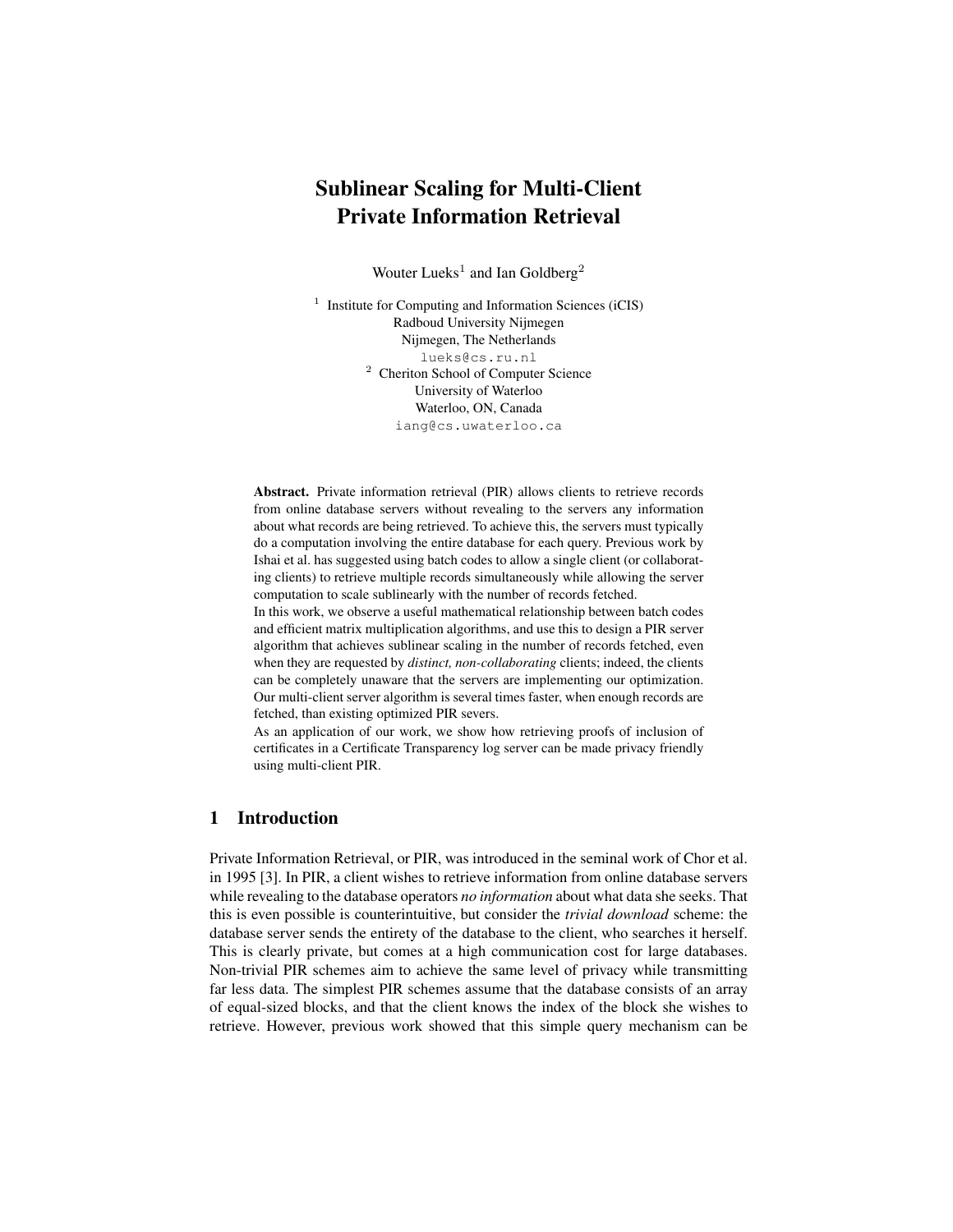used as a black box to realize more expressive database search functionality, including search by keywords [4] and private SQL queries [16].

Chor et al.'s original 1995 work showed one cannot have both information-theoretic privacy (i.e., privacy even when the server is computationally unbounded) and a sublinear (in the size of the database) communication cost if only one server is employed. However, information-theoretic PIR (IT-PIR) schemes circumvent this impossibility result by using multiple database servers and a *noncollusion* assumption—that at most a bounded number of servers (less than the total number) will collude against the client. They achieve a communication cost much smaller than the size of the database, and modern ones additionally achieve *robustness*—even if some of the servers are unresponsive, buggy, or actively malicious, the client can nonetheless retrieve her information (and identify the misbehaving servers) [2, 7, 9].

If information-theoretic privacy is not required, computational PIR (CPIR) schemes can be used. These schemes rely on computational or cryptographic assumptions to guarantee privacy against a single database server at low communication cost [14]. Devet and Goldberg [6] also recently proposed a hybrid PIR scheme that combines a CPIR scheme with an IT-PIR scheme to achieve some of the desirable properties of both, while hedging against violations of either the computational or noncollusion assumptions.

While much effort has gone into reducing the communication costs of PIR protocols, it is also important to consider the computational cost. A PIR server typically must process the entirety (or at least a significant fraction) of the database when handling each query, lest it learn information about what the client is likely *not* seeking.

Not all PIR schemes can beat the trivial download approach. Sion and Carbunar [20] found that it would always be faster to simply download the entire database than to use Kushilevitz and Ostrovsky's CPIR scheme [14]. Later, Olumofin and Goldberg [17] noted that a more modern CPIR scheme by Aguilar Melchor and Gaborit [1], as well as a number of IT-PIR schemes, are orders of magnitude faster than the trivial download scheme. However, the computation costs are still nontrivial, requiring on the order of 1 s of CPU time<sup>3</sup> per gigabyte of database size, for each IT-PIR query.

In order to reduce the per-query CPU cost, a number of authors have proposed *batch* techniques, in which a PIR server performs a computation over the database and a batch of simultaneous queries, resulting in less work than computing over the database once for each query separately. Henry et al. [12] propose a batching method based on *ramp schemes* particular to Goldberg's IT-PIR scheme [9], while Ishai et al. [13] use *batch codes* (discussed in more detail below) to provide multi-query computational speedups for any PIR scheme.

Both of these proposals, however, require that the *clients* construct their queries in a special way to achieve the batching speedups. This means that these works only help in those scenarios where single clients (or closely cooperating groups of clients) are fetching large batches of queries at the same time.

Our contributions. In this work, we address the more general case in which a PIR server wishes to process a batch of queries simultaneously, whether they were received

<sup>&</sup>lt;sup>3</sup> However, this CPU time is almost completely parallelizable if multiple cores or servers are available.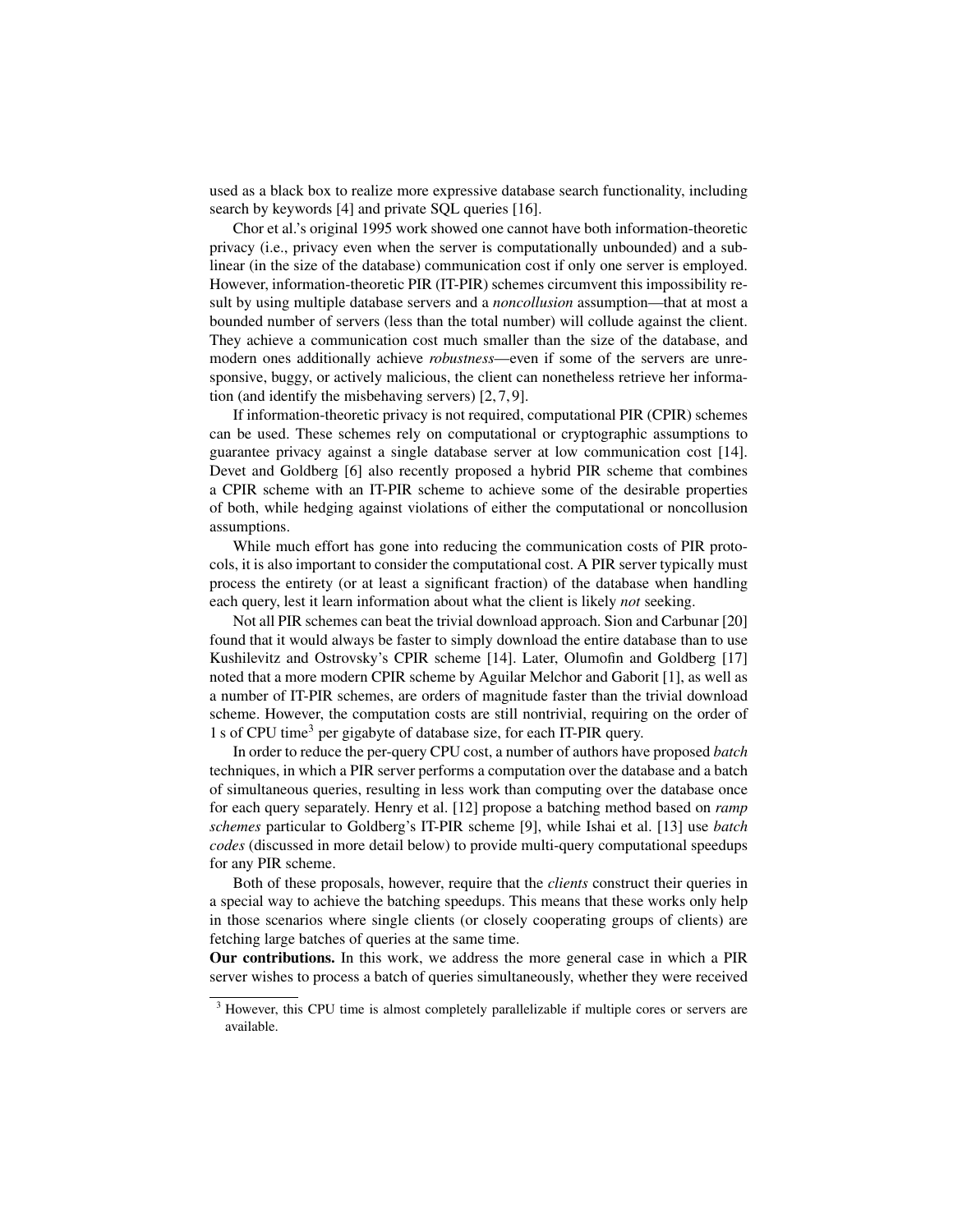all from the same client, each query from a unique client, or anything in between. We approach this problem by first observing a mathematical relationship between Ishai et al.'s method of applying batch codes to speed up IT-PIR and a special case of matrix multiplication where the left matrix has a specific structure  $(\S$ 3). We then generalize this observation to the case of general matrix multiplication. In doing so, we remove all restrictions on the structure of the queries to be batched. We accept a more modest batching speedup to remove the single (or coordinated) client restriction and the potentially large amount of communication induced by Ishai et al.'s method.

We apply our new technique to the setting of Certificate Transparency  $(\S 4)$ , in which web clients fetch information about TLS certificates from log servers, but should hide from the log servers which certificate's information it fetches. This appears to be a perfect opportunity to employ PIR, but the large number of *non-cooperating* clients expected to use the system makes multi-client batching imperative. We note that while batching queries reduces the total computation time at the cost of increasing the latency for individual queries, this extra latency is not an issue in this particular application. We implement and measure our new technique on top of the open-source Percy++ PIR library [10] (§5).

While our practical improvements—a little more than a 4-fold speedup—are modest, we do offer *sublinear* scaling in the number of queries for *independent* clients, something simpler improvements cannot offer. Additionally, any other system-level optimizations can easily be used on top of our algorithmic ones.

### 2 Background

Our construction combines Goldberg's robust IT-PIR scheme [9] with fast matrix multiplication techniques inspired by batch codes. Therefore, we first review and compare these notions.

#### 2.1 Goldberg's robust IT-PIR scheme

Goldberg models the database as an  $r \times s$  matrix D over a finite field F. Every row in D corresponds to a single *block* in the database; every block consists of s field elements. To request block  $j$  (non-privately) the client could simply send  $j$  to the server. However, as a first step, we express the PIR operation as a vector-matrix multiplication before producing a true privacy-friendly scheme. The client constructs the  $j<sup>th</sup>$  standard basis vector  $e_j$  of  $\mathbb{F}^r$  (i.e., the vector of length r with all zeros except for a 1 in the j<sup>th</sup> position) and sends it to the server. The requested block  $j$  is then obtained by calculating the vector-matrix product  $e_i \cdot D$ .

To make the query privacy friendly, the client in Goldberg's scheme creates a  $(t +$ 1)-out-of- $\ell$  Shamir secret sharing [19] of this standard basis vector  $e_i$ . It sends one share to each of the  $\ell$  database servers, which compute the vector-matrix product with the database and return the result. Lagrange interpolation of the shared vectors gives the standard basis vector; since matrix multiplication and Lagrange interpolation are linear, interpolation of the results yields the  $j<sup>th</sup>$  block of the database. The secret sharing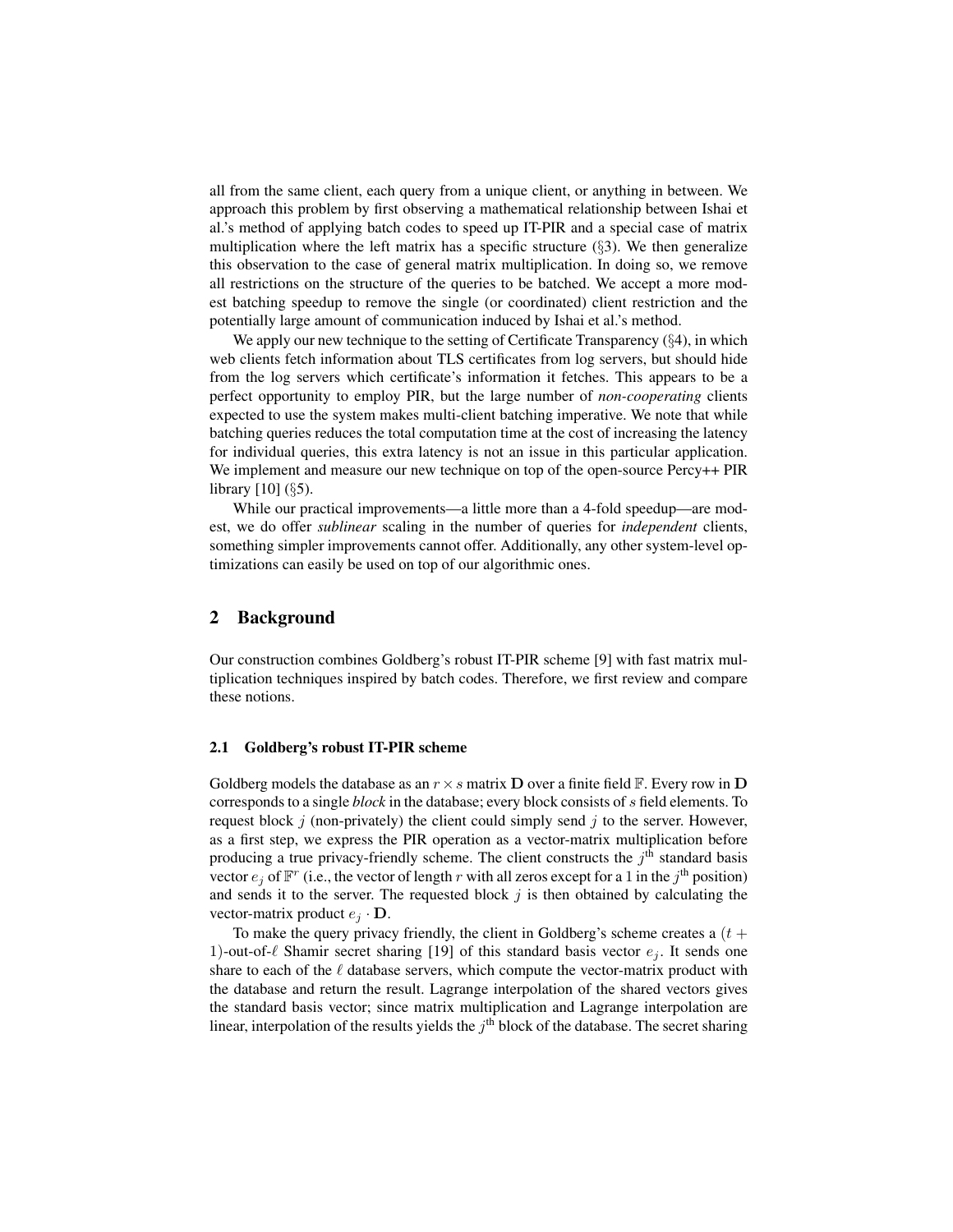scheme guarantees that as long as at most t servers collude, they learn nothing about the target block.

Goldberg's scheme is robust [7, 9]. It permits some of the servers to misbehave, while still enabling the client to recover her record and identify the misbehavers.

*Communication cost.* To read a single block, the client sends r field elements to, and receives s field elements from, each server. For a fixed database size of n field elements, it is best to select  $r = s = \sqrt{n}$ . Henry et al. [12] show how to build on this simple fixedblock-size PIR primitive to handle more realistic databases with variable-sized records.

*Serving multiple simultaneous queries.* Suppose a server receives multiple queries  $v_1, \ldots, v_q$  simultaneously. It could answer them by computing the q vector-matrix products  $v_i \cdot \mathbf{D}$  individually. However, it can also first group the queries into one matrix Q where row i consists of query  $v_i$ . Then the server computes the matrix-matrix product  $\mathbf{Q} \cdot \mathbf{D}$ . Row *i* of the result is the response to the *i*<sup>th</sup> query.

With a naive matrix multiplication algorithm the work the server needs to do is the same in both cases: about  $2qrs$  operations ( $qrs$  multiplications, and about the same number of additions). However, as we will see, using better matrix-multiplication techniques will significantly improve the situation.

*Ramp scheme.* Henry et al. [12] replace the Shamir secret sharing in Goldberg's PIR scheme with a *ramp scheme*. In this way, a single client can encode more information in each server request, and can retrieve q blocks instead of just 1 *without* increasing the per-server computation or communication cost at all. The large drawback to this scheme (in addition to only being useful for single clients making multiple queries, and not for multiple clients making single queries) is that it must trade some of the robustness of Goldberg's scheme for extra parallel queries, or conversely, that it requires  $q - 1$  extra servers in order to maintain the same level of robustness.

#### 2.2 Batch Codes

Batch codes can be used to answer multiple queries efficiently. The idea, proposed by Ishai et al. [13], is to encode the database in a special way, so that a single client can efficiently make multiple queries. This idea is best illustrated using an example. As in the rest of this paper, we apply the batch codes to Goldberg's IT-PIR scheme.

Suppose we want to prepare a database with  $r$  rows for two simultaneous queries. We create three separate databases:  $D_1$ , containing the first  $r/2$  rows;  $D_2$ , containing the last  $r/2$  rows; and  $D_3 = D_1 \oplus D_2$ . Any two queries, say for blocks  $i_1$  and  $i_2$ , can be answered by making at most one PIR query to each of the  $D_i$ : if blocks  $i_1$  and  $i_2$  are not in the same half of the database, the queries can be answered by making one PIR query to  $D_1$  and one to  $D_2$ . Suppose, on the other hand, that  $i_1$  and  $i_2$  are both in the first half. Then block  $i_1$  can be retrieved directly, while block  $i_2$  is obtained by making one query to  $D_2$  and one to  $D_3$ . Taking the XOR of the latter two results yields the desired row in the first half. Two queries for the second half are handled similarly.

This procedure reduces the computational cost for the server. As we saw in the previous section, a naive method requires 4rs field operations; in contrast, the batch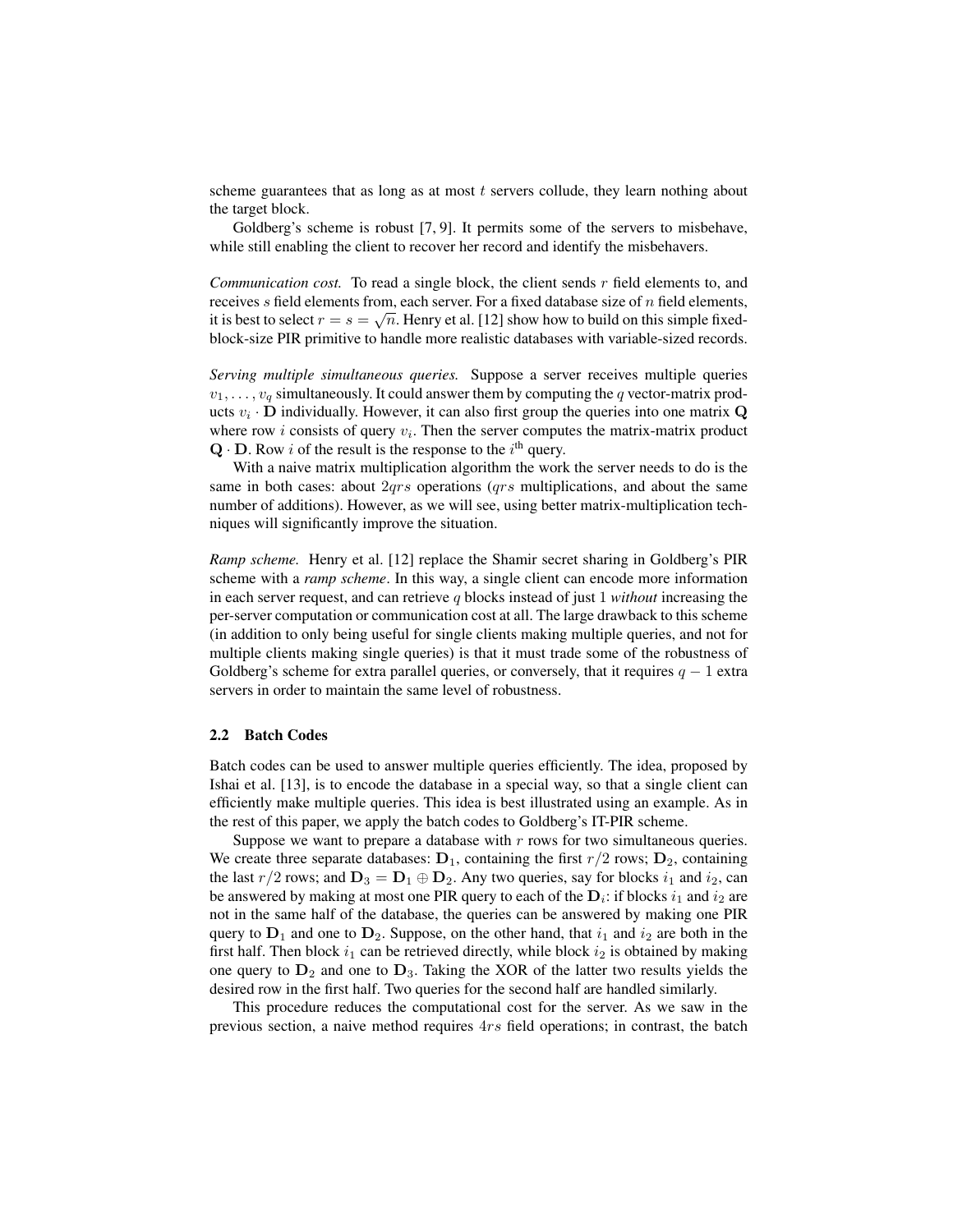**Table 1.** Summary of batch codes with parameters [13]. The subcube code is parametrized by  $k$ and  $\ell \ge 2$ , while the subset code is parametrized by  $\ell$ , r' and  $0 < \alpha < \frac{1}{2}$ , where  $w = \alpha \ell$ . The parameters  $r$  and  $r'$  scale the codes to support more blocks, without essentially changing their structure.

|                                | Subcube                                | <b>Subset</b>                                                                |
|--------------------------------|----------------------------------------|------------------------------------------------------------------------------|
| Number of blocks $(r)$         |                                        | $r' \binom{\ell}{w}$                                                         |
| Sum of subdatabase sizes $(N)$ | $\left(\frac{\ell+1}{\ell}\right)^k r$ | $\begin{array}{l} r' \sum_{j=0}^{w} {\ell \choose j} \\ > 2^{w} \end{array}$ |
| Number of queries $(q)$        | $\mathcal{R}$                          |                                                                              |
| Number of subdatabases $(m)$   | $(\ell+1)^k$                           | $\sum_{i=0}^{w} {\ell \choose i}$                                            |

code solution only requires  $3rs$  field operations. (Again, half multiplications and half additions.)

Note that to hide which indices the client is querying she needs to make a query to each of the three parts, even if two would suffice to get the answer. This means that the client sends  $\frac{3}{2}r$  elements to, and receives 3s elements from, each server. In the naive case she sends 2r elements and receives only 2s elements.

In general, an  $(r, N, q, m)$  batch code will take a database of r blocks and create m subdatabases, such that the total number of blocks in the subdatabases is  $N$ . The code can be used to answer  $q$  queries by making one request to each of the  $m$  subdatabases. The example we sketched before gives an  $(r, \frac{3}{2}r, 2, 3)$  batch code.

Suppose we use an  $(r, N, q, m)$  batch code to speed up PIR queries to a database with r blocks, each consisting of s field elements. Let  $N_1, \ldots, N_m$  be the number of blocks in the m subdatabases (so that  $\sum_i N_i = N$ ). To make q queries a client needs to make one PIR query to each of the m subdatabases with respectively  $N_1, \ldots, N_m$ blocks. The query to subdatabase i costs  $2N_i$ s field operations. Therefore the total computational load on the server is  $2Ns$ . The client sends  $N$  group elements, and receives ms elements.

Subcube batch code Ishai et al. [13] generalize the sketch above as follows. First, instead of splitting the database into 2 parts, it can be split into  $\ell$  parts. A final  $\ell + 1^{\text{th}}$ part is added, being the XOR of all the previous parts. Again, any two items can be obtained using  $\ell + 1$  queries, one to each of the subdatabases—if the two items happen to be in the same part it is necessary to retrieve and calculate the XOR of all the other items. This gives rise to an  $(r, \frac{\ell+1}{\ell}r, 2, \ell+1)$  batch code. Obviously, this is good for computation, as the server only needs to do  $2\frac{\ell+1}{\ell}rs$  field operations. While the sending cost drops to  $\frac{\ell+1}{\ell}r$  elements, the receiving cost rises to  $(\ell + 1)s$  elements. (Note that the client always needs to retrieve the  $\ell + 1$  records to protect her privacy.)

For simplicity, let us return to the case where  $\ell = 2$ . The scheme can be applied recursively to answer more queries. Suppose the client makes  $q = 4$  queries. Group these into two pairs. Each pair can be answered by making only one query to each of the three parts  $D_1, D_2, D_3$ . In total, two queries are made to each  $D_i$ , so we can apply the above scheme again, but now on the smaller databases.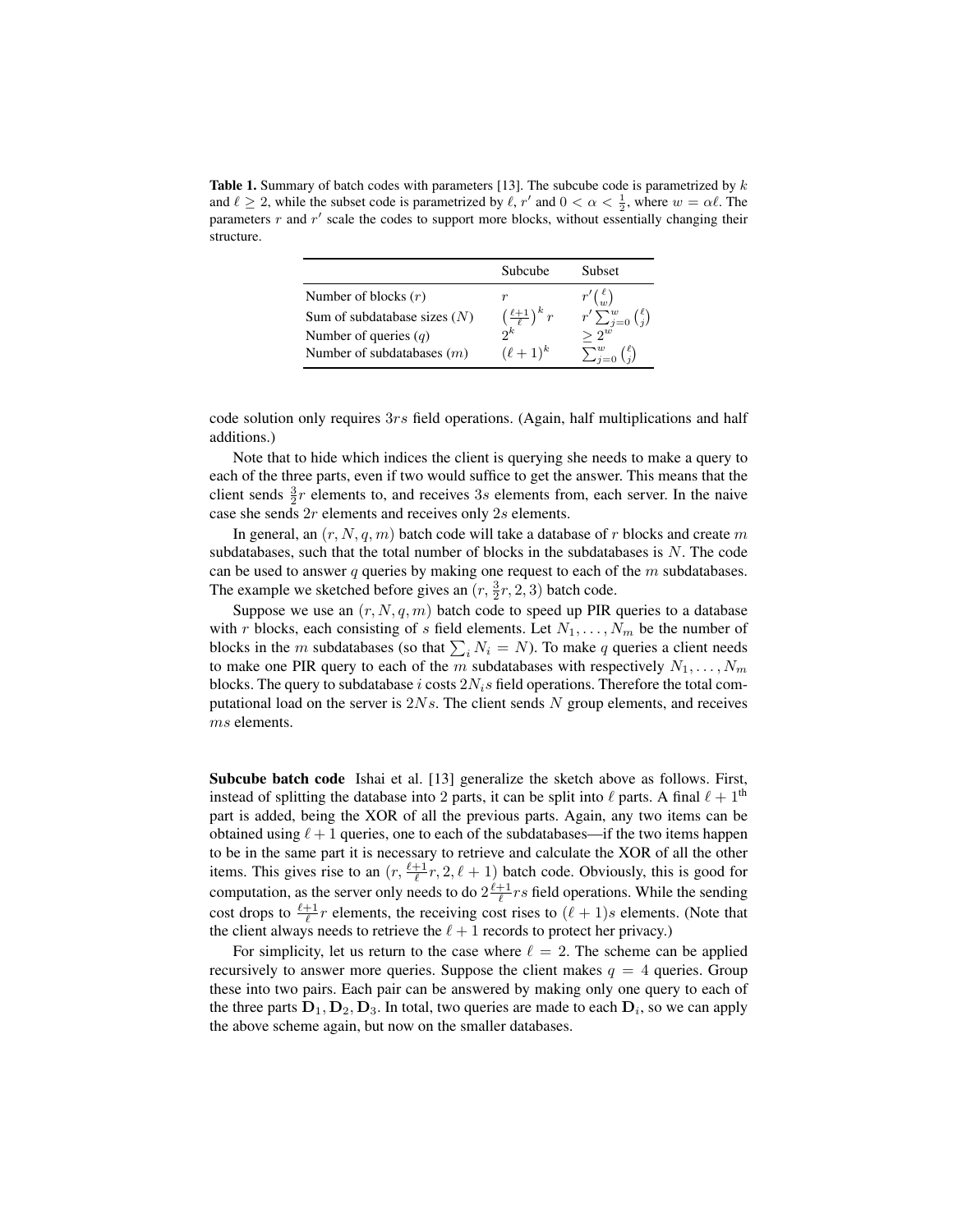Table 2. Comparison of multi-query PIR schemes. We show counts of per-server field operations, as well as the number of field elements sent to and received from each server, the number of extra servers the scheme requires to maintain the same robustness level as for a single query, and an indication of whether independent clients can use the method, or whether all queries must be sent by a single client (or coordinated clients). The database consists of  $r$  blocks, each containing  $s$ field elements. The number of simultaneous queries,  $q$ , is assumed to be a power of 2, and much smaller than either  $r$  or  $s$ . Note that our work achieves sublinear scaling of computation in the number of queries  $q$ , while also admitting independent clients.

|                             | Naive              | Ramp $[12]$ | Subcube Batch Codes [13]                          | Our work                   |
|-----------------------------|--------------------|-------------|---------------------------------------------------|----------------------------|
| $\mathbb F$ multiplications | <i>ars</i>         | rs          | $q^{\lg((\ell+1)/\ell)}$ rs                       | $q^{0.80735}$ rs           |
| $\mathbb F$ additions       | $q(r-1)s$ $(r-1)s$ |             | $\frac{(\ell^2-1)}{\ell}q^{\lg((\ell+1)/\ell)}rs$ | $\frac{8}{3}q^{0.80735}rs$ |
| Send                        | qr                 | $\,r$       | $q^{\lg((\ell+1)/\ell)}r$                         | qr                         |
| Receive                     | qs                 | S           | $q^{\lg(\ell+1)}s$                                | qs                         |
| Extra servers               | $\theta$           | $q-1$       | $\theta$                                          | $\theta$                   |
| Independent clients         |                    | $\times$    | $\times$                                          |                            |

Recursively applying this scheme gives a system that can handle  $q = 2<sup>k</sup>$  queries. Table 1 summarizes the important parameters of this scheme. By taking  $\ell$  large, this scheme gets arbitrarily close to the optimal processing time for the server: it can answer  $2<sup>k</sup>$  queries with only slightly more processing than is required for a single query. However, the price is a higher communication cost for the client.

The subset batch code Ishai et al. also describe another batch code that has more favourable properties: the subset batch code. It is, however, also more complex. We only summarize the results in Table 1, and refer to their paper [13] for a full description of this scheme. The scheme is parametrized by  $\ell$ ,  $r'$ , and  $0 < \alpha < \frac{1}{2}$ . The value w is then given by  $\alpha \ell$ .

It can be shown that for this code doing q queries is approximately  $(1-\alpha)/(1-2\alpha)$ times more expensive than doing a single query. Thus, picking a small  $\alpha$  brings the computational overhead for the server arbitrarily close to optimal. Contrary to the subcube codes the communication overhead is also polynomial in  $q$ , however, in practice the overhead turns out to be rather high, especially when  $\alpha$  is small.

Consider the following example. We want  $\alpha$  to be somewhat small, so we take  $\ell = 20$  so that with  $\alpha = 0.2$  we get  $w = 4$ . Suppose we make  $q = 16$  queries, Then,  $N/r = 1.279$  so the computation cost for 16 queries is only 27.9% more than for 1 query. However, we need to receive  $m/q = 387$  times more data than the naive approach for  $q = 16$  queries. So, using this code at low computational cost can incur extremely high communication costs.

Challenges The two main drawbacks of using batch codes for PIR are: (1) the requirement that all of the queries be generated by a single client (or by closely coop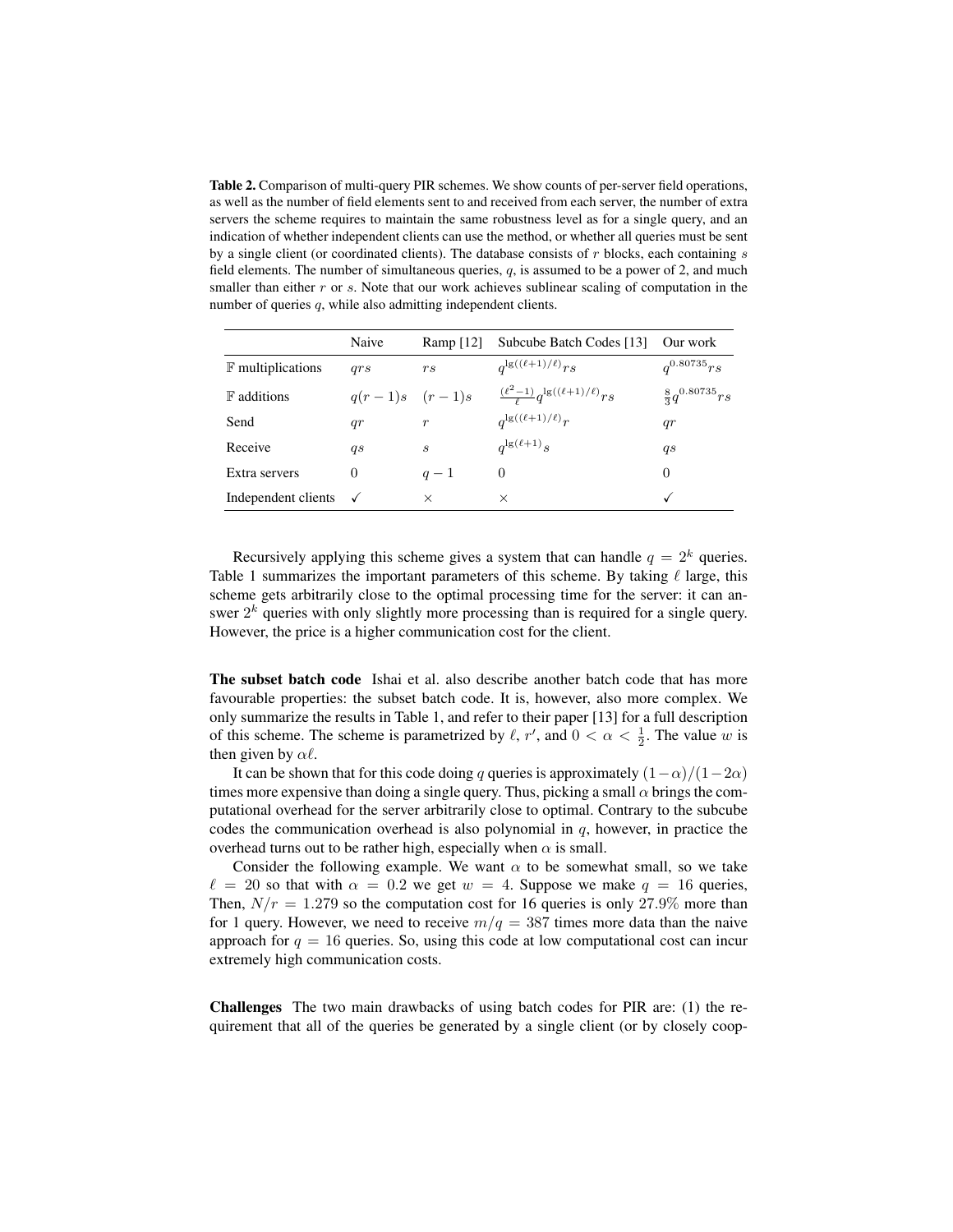erating clients); and (2) the increased communication cost, which becomes especially prohibitive for large databases.

We will address both of these issues in this work. See Table 2 for a comparison of multi-query PIR schemes. Although we only list the subcube batch code and not the subset batch code in the table for conciseness, the two salient challenges listed above are the same for both types.

### 2.3 Matrix multiplication algorithms

Naive matrix multiplication of a matrix **Q** of size  $q \times r$  with a database **D** of size  $r \times s$ requires qrs multiplications and at least  $q(r-1)s$  additions (although most implementations will actually use *qrs* additions). For two square matrices of size  $n \times n$  this boils down to an  $O(n^3)$  complexity.

Faster matrix multiplication algorithms exist that have an asymptotic complexity with a better exponent. In this paper we focus on Strassen's algorithm [21] because of its relative simplicity. This algorithm achieves a time complexity of  $O(n^{\lg 7})$  =  $O(n^{2.8074})$ . Faster algorithms exist, such as that of Coppersmith and Winograd [5], which achieves an even better bound of  $O(n^{2.3729})$ . However, this comes at the cost of a much larger multiplicative constant.

Strassen's algorithm is extremely simple. It splits each matrix into four, equal-sized submatrices. A naive block-matrix multiplication of these would require 8 multiplications of the smaller sized matrices. However, using Strassen's algorithm, only 7 are needed. This technique is then applied recursively to the multiplications of the smaller matrices. (See Appendix A for more detail.)

### 3 Batch codes as matrix multiplication

We have seen that answering multiple PIR queries in Goldberg's protocol requires calculating the matrix-matrix product  $\mathbf{Q} \cdot \mathbf{D}$ , as the rows of the resulting product are exactly the responses to the given queries. At the same time, batch codes speed up this computation. Hence, batch codes are in some way implementing fast matrix multiplication. In this section we identify this relation, explain the limitations of batch codes in this application, and demonstrate the similarities with Strassen's algorithm. For simplicity of exposition (and because this is the typical case in practice), we will use  $\mathbb F$  of characteristic 2, so that additions are just XORs.

#### 3.1 An example

In Section 2.2 we showed how a batch code can be used to reduce two queries for the full database to three half-sized queries. In terms of matrix multiplication, the client constructs its three half-sized queries  $q_1, q_2, q_3$  and sends them to the server. The server expresses the database **D** as a concatenation of two parts, **D** =  $\begin{pmatrix} \mathbf{D}_1 \\ \mathbf{D}_2 \end{pmatrix}$  $\mathbf{D}_2$ ), and constructs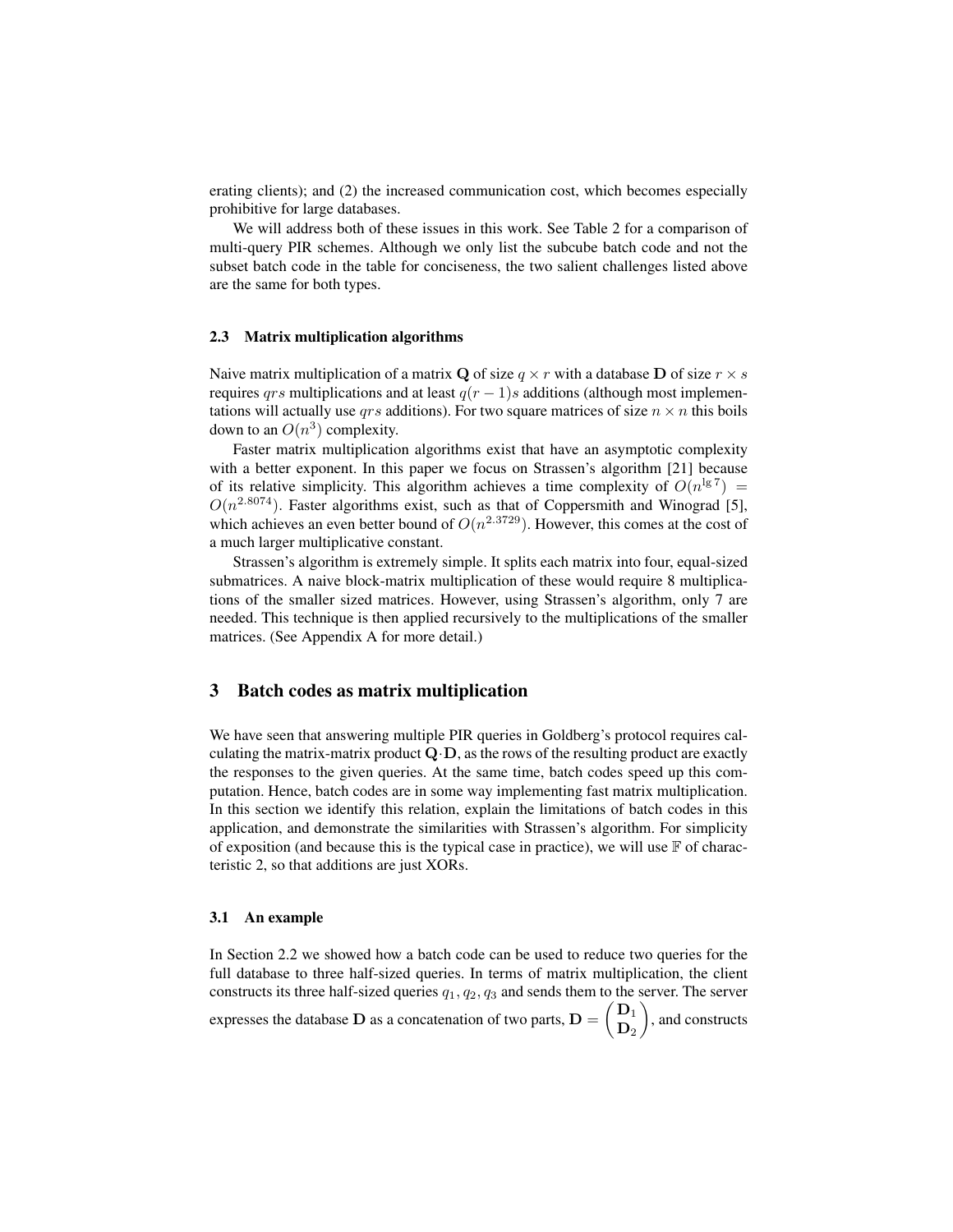the matrices

$$
\overline{\mathbf{Q}} = \begin{pmatrix} q_1 & \mathbf{0} & \mathbf{0} \\ \mathbf{0} & q_2 & \mathbf{0} \\ \mathbf{0} & \mathbf{0} & q_3 \end{pmatrix}_{3 \times \frac{3}{2}r} \text{ and } \mathbf{M} = \begin{pmatrix} \mathbf{I} & \mathbf{0} \\ \mathbf{0} & \mathbf{I} \\ \mathbf{I} & \mathbf{I} \end{pmatrix}_{\frac{3}{2}r \times r}, \text{ so that } \mathbf{M} \cdot \mathbf{D} = \begin{pmatrix} \mathbf{D}_1 \\ \mathbf{D}_2 \\ \mathbf{D}_1 \oplus \mathbf{D}_2 \end{pmatrix}_{\frac{3}{2}r \times s},
$$

where  $\overline{Q}$  is the block-diagonal matrix of the queries, I is the identity matrix, and M is the matrix form of the batch code (representing the linear combinations of the parts that make up the resulting subdatabases). (Note that we annotate the matrices with their dimensions.) The server now computes the linear combinations of the parts,  $\mathbf{M} \cdot \mathbf{D}$ , and multiplies queries  $\overline{Q}$  by them. This results in the familiar response structure

$$
\overline{\mathbf{Q}}_{3\times \frac{3}{2}r}\cdot \mathbf{M}_{\frac{3}{2}r\times r}\cdot \mathbf{D}_{r\times s}=\overline{\mathbf{Q}}_{3\times \frac{3}{2}r}\cdot \left(\begin{matrix}\mathbf{D}_1\\\mathbf{D}_2\\\mathbf{D}_1\oplus \mathbf{D}_2\end{matrix}\right)_{\frac{3}{2}r\times s}=\left(\begin{matrix}q_1\cdot \mathbf{D}_1\\\color{red}{q_2\cdot \mathbf{D}_2}\\\color{red}{q_3\cdot (\mathbf{D}_1\oplus \mathbf{D}_2)}\end{matrix}\right)_{3\times s}.
$$

After receiving the results, the client combines the three rows as appropriate to recover the answers to her two original queries.

### 3.2 General batch codes as matrix multiplication

When using general batch codes to speed up PIR we see a similar structure. Recall that an  $(r, N, q, m)$  batch code can answer q queries to a database of r rows by splitting the computation across m subdatabases  $\mathbf{K}_1, \ldots, \mathbf{K}_m$  containing a total of N rows. In the preceding example—an  $(r, \frac{3}{2}r, 2, 3)$  batch code—these subdatabases were  $\mathbf{K}_1 = \mathbf{D}_1$ ,  $K_2 = D_2$  and  $K_3 = D_1 \oplus D_2$ . For general batch codes these subdatabases will be more complicated linear combinations of the parts  $D_i$ . The  $N \times r$  matrix M represents these linear combinations.

Again, the client first uses the batch code to convert her  $q$  queries into  $m$  subqueries  $q_1, \ldots, q_m$ , where each  $q_i$  is a row vector of length equal to the number of rows in  $\mathbf{K}_i$ . She sends these to the server. The server constructs the linear combinations of the parts,  $M \cdot D$ , and applies the queries to them

$$
\overline{\mathbf{Q}}_{m\times N} \cdot (\mathbf{M}_{N\times r} \cdot \mathbf{D}_{r\times s}) = \begin{pmatrix} q_1 & \mathbf{0} \\ & \ddots & \\ \mathbf{0} & q_m \end{pmatrix}_{m\times N} \cdot (\mathbf{M}_{N\times r} \cdot \mathbf{D}_{r\times s}).
$$

The server can quickly compute this product using the block-diagonal structure of  $\overline{Q}$ . The result is an  $m$ -row response. The client can combine those  $m$  rows to produce her desired q blocks.

Note that it is the special structure of  $\mathbf{Q} = \overline{\mathbf{Q}} \cdot \mathbf{M}$  that enables the server to speed up the matrix multiplication  $Q \cdot D$ . In the PIR setting, this necessitates that  $Q$  be produced by a single client, or by cooperating clients.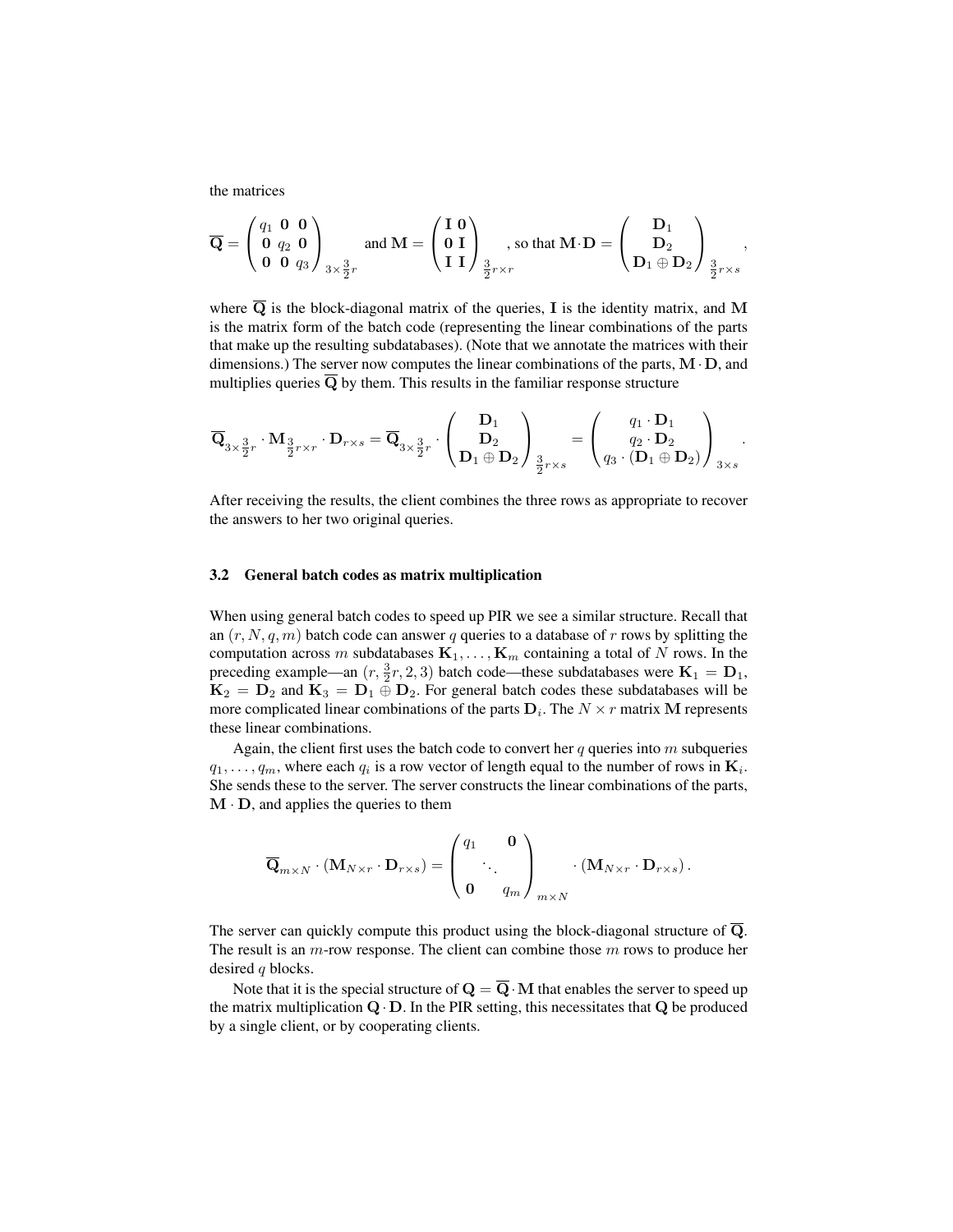#### 3.3 Comparison with Strassen's algorithm

Strassen's algorithm is similar to the matrix multiplication form of the batch codes above. In particular it also

- 1. partitions the database into parts  $D_i$ ,
- 2. forms linear combinations of the  $D_i$  to construct the subdatabases  $\mathbf{K}_i$ ,
- 3. multiplies parts of the queries with the subdatabases, and
- 4. computes linear combinations of the products to produce the final result.

However, there are also differences. First, batch codes require the queries to be preprocessed by the client, or alternatively that the query matrix  $Q$  is given by  $\overline{Q} \cdot M$  as above. Strassen's algorithm on the other hand works with any matrix Q. Second, batch codes are essentially one dimensional; as a result, steps 1, 2 and 3 above for batch codes only operate on complete rows, while Strassen's algorithm *subdivides* and takes *linear combinations* of rows in addition to taking *subsets* of rows (in both Q and D).

While Strassen's algorithm has a higher server computational cost than batch codes, the fact that Strassen's algorithm can deal with *any* matrix Q is of tremendous benefit. In our PIR setting, this means that clients do not need to coordinate their queries. Indeed, they do not need to be aware that the server is implementing this optimization at all.

### 4 Application of multi-client PIR: Certificate Transparency

We now examine an application where multi-client PIR is particularly useful: Certificate Transparency. Websites use digital certificates to tie possession of a particular private key to their domain name. These certificates are signed by certificate authorities (CAs). To verify the validity of a website the user's browser checks that a CA it trusts signed the certificate (or that there is a certificate chain from a trusted CA leading to the certificate). Events in recent years, like the hack of the Dutch CA DigiNotar [8], have shown that CAs cannot be trusted unconditionally. When a CA is compromised it can be used to issue false certificates that allow third parties to eavesdrop on the communication between a user and a website. The browser will not detect this as long as the compromised CA is still trusted. Certificate Transparency, as described in RFC 6962 [15], aims to timely detect wrongly issued certificates without introducing extra trust assumptions. It roughly works as follows.

- 1. Before a certificate is issued it is recorded by one or more *log servers*. Each of these log servers creates a signed certificate timestamp (SCT) for this certificate and will eventually add the certificate to an append-only data structure.
- 2. When presenting a certificate the website will also send along the SCTs from the log servers. The browser will verify that at least one trusted log server signed the certificate description.
- 3. The following consistency checks are done asynchronously:
	- (a) An auditor, usually the browser, will check that the log server signed certificates do indeed appear in the append-only log of the log server.
	- (b) Auditors and monitors check that the logs are consistent; i.e., that no certificates have been changed or retroactively inserted into the log.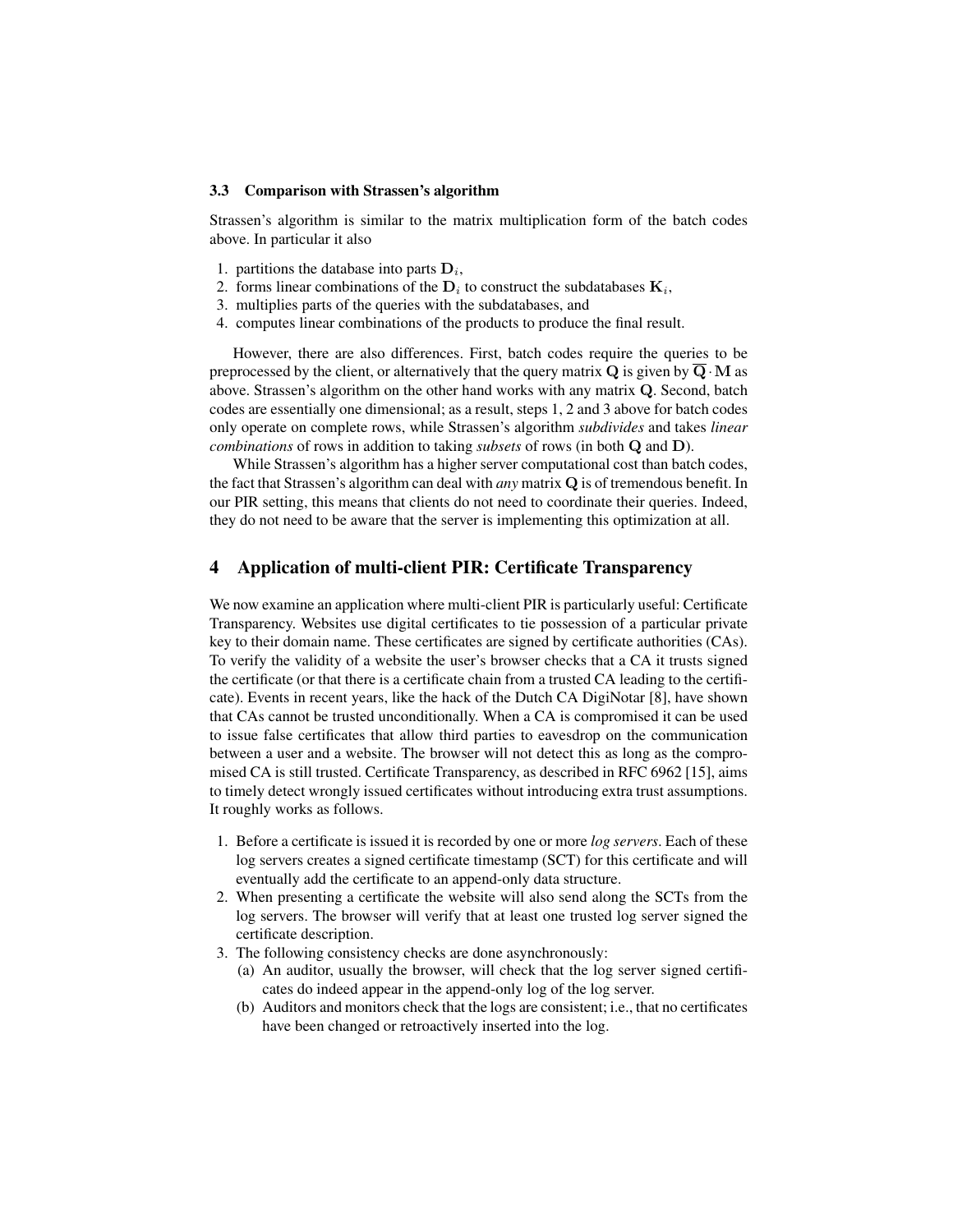

Fig. 1. An example Merkle hash tree for 7 certificates  $c_0, \ldots, c_6$  encoded into the leaves. For certificate  $c_3$  the proof of inclusion consists of all the dotted nodes:  $c_2$ , a and e. This proof can be checked as follows. First, calculate the hash of the certificate to get  $c_3$ . Then, b is the hash of  $c_2$  and  $c_3$ ; c is the hash of a and b; and, finally, f is the hash of c and e. If the calculated root f matched the signed root the auditor is convinced that the tree contains  $c_3$ .

(c) CAs and webservers monitor the log to detect inconsistencies such as two certificates, by different CAs, for the same domain.

It is essential that the first check is done, because monitors can only detect falsely issued certificates when they appear in the log. However, the first check also reveals to the log server which websites the user is visiting. We will use multi-client PIR to allow many independent clients to query a log server for the proofs of inclusion of certificates.

### 4.1 Proving that a certificate is included in the log

The certificates are recorded in a Merkle hash tree. A Merkle hash tree is a binary tree, in which every leaf contains the hash of a certificate, while every internal node contains the hash of its children. The root then captures information about all the children. Periodically, log servers will add all the newly logged certificates to the tree and sign the new root.

The number of leaves, n, determines the structure of the Merkle hash tree. Let  $k$  be the largest power of 2 smaller than n, so that  $k < n \leq 2k$ . Then the left subtree of the Merkle hash tree of  $n$  nodes is the full binary tree with  $k$  leaves, while the right subtree is the Merkle hash tree of the remaining  $n - k$  nodes. See Figure 1 for an example.

This format allows log servers to construct a proof of inclusion of a certificate for an auditor. The auditor already has the certificate, and thus also the leaf corresponding to the certificate. The log server gives the auditor those node hashes needed to recalculate the root of the tree starting with the certificate. The extra nodes needed for this proof are all the siblings on the path from the leaf to the root; see Figure 1. Finally, the auditor compares the calculated root with the signed root from the server.

The length of the proof is no larger than the height of the tree. Therefore, the size of the proof only grows logarithmically in the number of leaves. The specification requires SHA256 as the hash function for the internal nodes. Therefore, a node contains 32 bytes of data.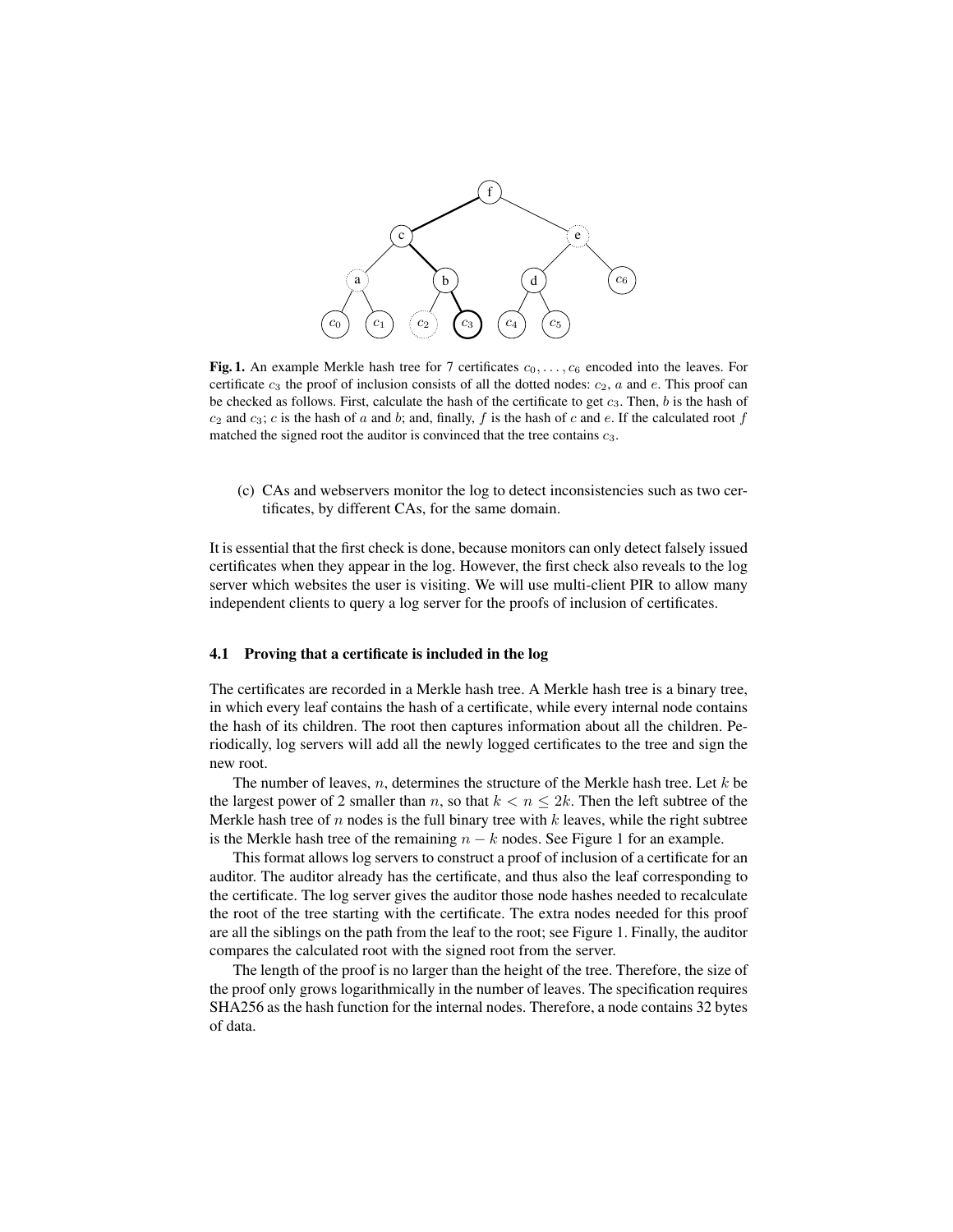### 4.2 The number of SSL certificates

To determine the feasibility of retrieving the proofs of inclusion using PIR, we need to estimate the number of active and valid SSL certificates—it does not make much sense to retrieve proofs for expired certificates. We estimate the number of SSL certificates based on the following sources.

- EFF SSL Observatory The EFF SSL observatory<sup>4</sup> observed about 1.4 million valid certificates in 2010.
- **Public Netcraft Data** In their public sample of May  $2013$ ,<sup>5</sup> Netcraft claimed that Symantec at that time had produced more than one third of all certificates. In their April,  $2012$  press release<sup>6</sup> Symantec quotes  $811,511$  installed certificates. This gives an estimate of approximately 2.4 million certificates in 2012.
- Pilot CT server As of early July 2014, Google's pilot certificate transparency server had logged about 4.5 million certificates.<sup>7</sup> It is not clear how reliable this number is, since currently there is no incentive to add all certificates to this list. Also, the log is append-only, so this number is probably higher than it should be.

Given these data points, we estimate that the number of valid SSL certificates is currently around  $2^{22}$  or approximately 4 million.

### 4.3 Retrieving proofs of inclusion using PIR

To make privacy-friendly retrieval of the proofs of inclusion possible, we store the proofs as records in a database and use PIR to retrieve them. To retrieve the proof the client needs to know in which record the proof is stored. In the original system the proof is usually retrieved from the log server by using the hash of the certificate itself, but that would violate our privacy requirements. Instead, we propose that the record indexes are included in the final X.509 certificate, just like the SCTs are. Alternatively, an index structure such as a  $B+$  tree could be used in the typical way that PIR lookups by keywords is done [4, 16].

To check a proof, the auditor needs three things: the certificate itself, the list of sibling hashes, and the signed root. We assume that the auditor has already retrieved the certificate in question. The signed root can be directly retrieved as it does not give any information about the specific certificate. Therefore, the proofs that are stored in the database consist solely of the hashes that help in reconstructing the signed root. We will next consider how these proofs are stored in the database.

<sup>4</sup> https://www.eff.org/observatory

<sup>5</sup> http://www.netcraft.com/internet-data-mining/ssl-survey/, accessed July 2014

<sup>6</sup> http://investor.symantec.com/investor-relations/pressreleases/press-release-details/2012/Symantec-Achieves-Highest-Number-of-SSL-Certificates-Issued-Globally/default. aspx

<sup>7</sup> Obtained by querying the server's API: https://ct.googleapis.com/pilot/ct/ v1/get-sth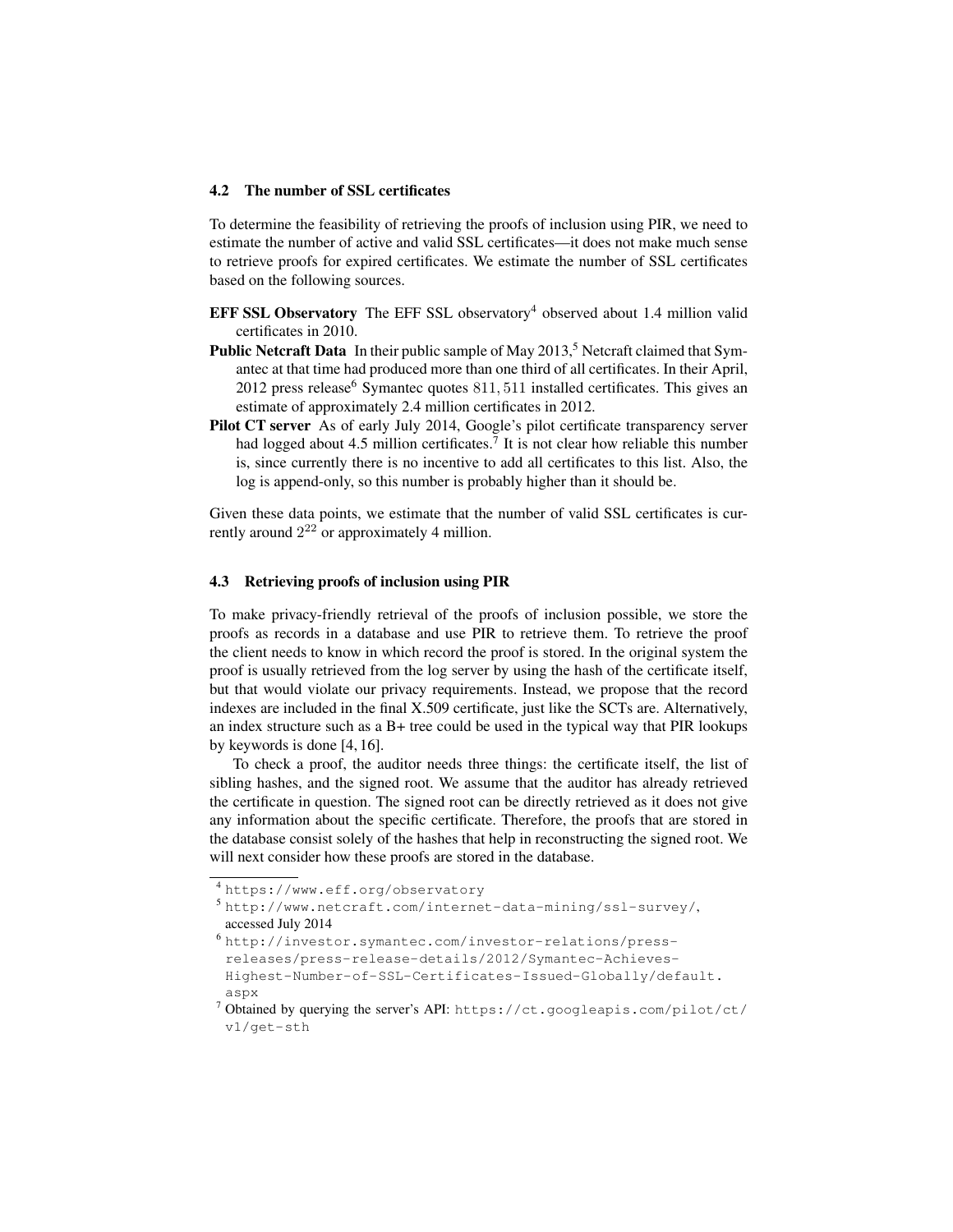Storing proofs in the PIR database We first count the number of proofs that need to be stored. The log is append-only, and will therefore keep growing. However, expired certificates can safely be removed from the database of proofs. Regular clients will not query for expired certificates, so a fallback to identifying methods is not a problem. Therefore, we assume that the database only contains proofs for valid certificates. We estimated this to be about  $2^{22}$  proofs.

In the following we consider a tree containing  $2^{\ell-1} < n \leq 2^{\ell}$  items. The length of the inclusion proofs in such a Merkle tree is at most  $\ell$  hashes. However, it can be less; for example, the inclusion proof of  $c_6$  in Figure 1 consists only of the nodes d and c. For simplicity, we allocate the full  $\ell$  hashes for every proof in the database, resulting in proofs of  $32\ell$  bytes.

Goldberg's PIR scheme is most efficient when the number of blocks equals the number of field elements per block [12]. It thus makes sense to bundle multiple proofs into a single block (as the number of proofs is exponential in  $\ell$ , while the length of a proof is only linear in  $\ell$ ). The location of a proof is then given by its block, and its index within the block (the size of the tree fixes the length of the proofs). When this location is stored in the X.509 certificate it should remain fixed while the certificate is valid.

Given the size of a proof and the estimated number of valid SSL certificates we get a storage requirement of  $32 \cdot 22 \cdot 2^{22} \approx 0.7 \cdot 2^{32}$  bytes, or about 3 GiB. Therefore, in the following section, we evaluate our algorithm on databases of sizes 1–4 GiB.

We also note that, if the client is willing to reveal a subset of the database that contains the certificate she seeks, she can reduce the server's computational load at the cost of revealing some information about her query [18]. While trivially downloading the entire subset is one approach, PIR offers a lower communication cost—only about one *block* of information is sent to and from each PIR server—without leaking information about which certificate within the entire subset the client is querying for.

### 5 Implementation and Evaluation

We implemented fast matrix multiplication using Strassen's algorithm as an extension to the Percy++ open-source PIR library [10]. We implemented Strassen for the small fields  $GF(2^8)$  and  $GF(2^{16})$  as well as the integers modulo p. All measurements were taken in Ubuntu 12.04.4 LTS running on a machine with eight Intel(R) Xeon(R) E7- 8870 CPUs, but each PIR server, which only used one core, was assigned to a different CPU.

### 5.1 Implementation

Strassen's algorithm works perfectly when multiplying matrices where all the dimensions are powers of two. In the PIR setting, however, this need not hold. Whenever one or more of the three matrix dimensions  $(q, r, \text{or } s)$  is odd, we split off the single excess row(s) and/or column(s) and use the naive matrix multiplication algorithm for those products. The resulting dimensions are all even, so that we can do another Strassen recursive step.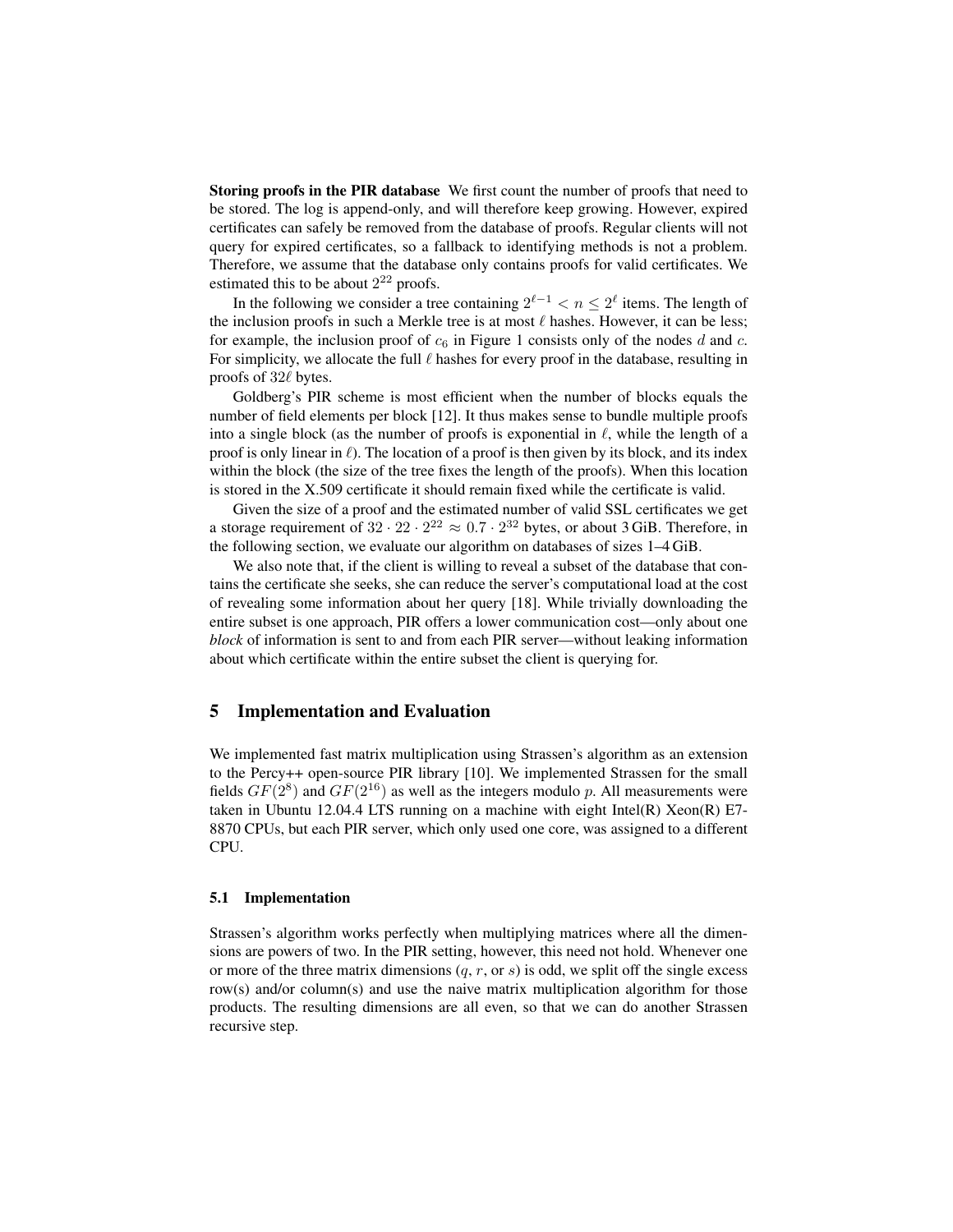

Fig. 2. Normalized CPU time per query (seconds per GiB of database size) for a 1 GiB database consisting of 32768 32768-byte records over  $GF(2^8)$ . We plot different Strassen levels (i.e., depth of recursion in the Strassen algorithm) and two numbers of queries, 64 and 128. Consider the  $q = 64$  case. After 6 Strassen steps, the problem size has been reduced to a  $1 \times 512$  matrix times a  $512 \times 512$  matrix, and the algorithm bottoms out. In both cases it is better to skip this final reduction step. Error bars are shown, but most are small, and may be difficult to see.

Dealing with dimensions that are non-powers of two can be costly. For example, a dimension of  $2^k - 1$  will incur extra calculations at every step, resulting in a larger computation time than if the dimension were  $2^k$  instead. Hence, our algorithm is designed to dynamically increase the number of queries (by inserting a dummy all-zeroes query) if this yields better performance.

Every recursion step yields a small overhead. Part of this is mitigated by not allocating memory every time, but at small sizes the overhead still trumps the gain possible. We have analyzed when this happens; see Figure 2 for an example. We then tuned our implementation to stop recursing at the optimal depth.

#### 5.2 Experiments

For  $q$  less than about 165, the number of additions in Strassen's algorithm is slightly larger than for the naive algorithm due to the multiplicative constant of  $\frac{8}{3}$  (see Table 2). However, as explained above, every recursive Strassen step reduces the number of multiplications by a factor of  $7/8$  or  $12.5\%$ , starting with the very first. The small fields and the integers modulo  $p$  have in common that multiplication is a lot more expensive than addition; therefore, we expect that even one or two recursive steps of Strassen's algorithm would have a measurable effect on the performance, and the measurements in Figure 2 bear this out. The initial dimensions of the problem dictate how many recursive steps of Strassen's algorithm can be applied, as each dimension is cut in half at each step. In practice, we expect that it is the number of queries that is the limiting factor (that is, q will be much smaller than either  $r$  or  $s$ ), so that is what we focus on.

Figure 3 compares the performance of our new algorithm with the one in the 0.9.0 release of Percy++. All measurements are done over  $GF(2<sup>8</sup>)$ , as that is the most ef-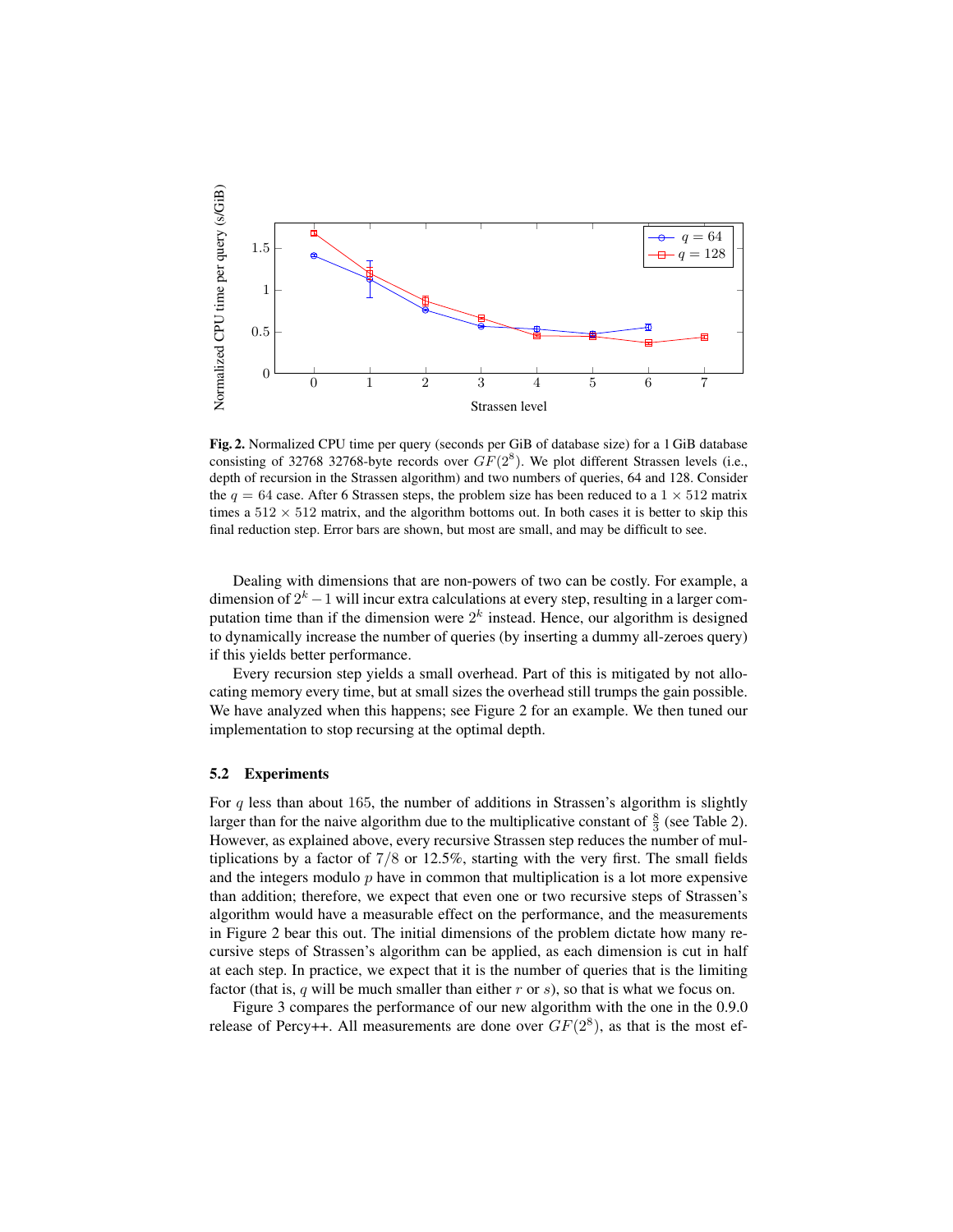

Fig. 3. Comparison between the original  $GF(2^8)$  PIR implementation in Percy++ and our new version using Strassen. For the first part of the graph, the new and original algorithms give the same results, as the Strassen code is not invoked for small problem sizes. We can also easily see the effect of the hand-optimized loop in Percy++ for handling  $q \leq 3$ . We also compare our algorithm to the best theoretical improvements that using Strassen's algorithm can provide, using the fastest per-query time of the original Percy++ code ( $q = 3$ ) as a reference point. Error bars are shown, but most are small, and may be difficult to see. The peak memory usage of our algorithm (for  $q = 256$ ) was 1422 MiB, whereas Percy++ used 1060 MiB.

ficient field supported by Percy++. We notice that Percy++ slows down considerably when more queries are used (we suspect cache issues may be to blame for this, but it was a completely repeatable effect). Our scheme does not suffer from this problem, and indeed produces the desired *decrease* in per-query cost as the number of queries increases. We observe a 4.4-fold performance improvement over Percy++ for  $q = 256$ simultaneous queries.

We have also drawn the analytical improvements we expect from using Strassen's algorithm. Figure 3 shows the theoretical bound of the optimal Strassen gain that would be possible, measured against the *fastest* per-query time (obtained at  $q = 3$ ) measured for the original Percy++ code. For example, for 256 queries, this gain would be  $(\frac{7}{8})^8 \approx$ 0.344. We see that we are quite close to this value, even though we always skip the final Strassen step.

For each Strassen recursion step, our algorithm incurs an extra subproblem of 1/4 the size, which needs to be stored in memory. The extra memory consumption as a result of this is at most a factor of  $\frac{1}{4} + (\frac{1}{4})^2 + \cdots = \frac{1}{3}$ . This is confirmed by the memory usage given in Figures 3 and 4.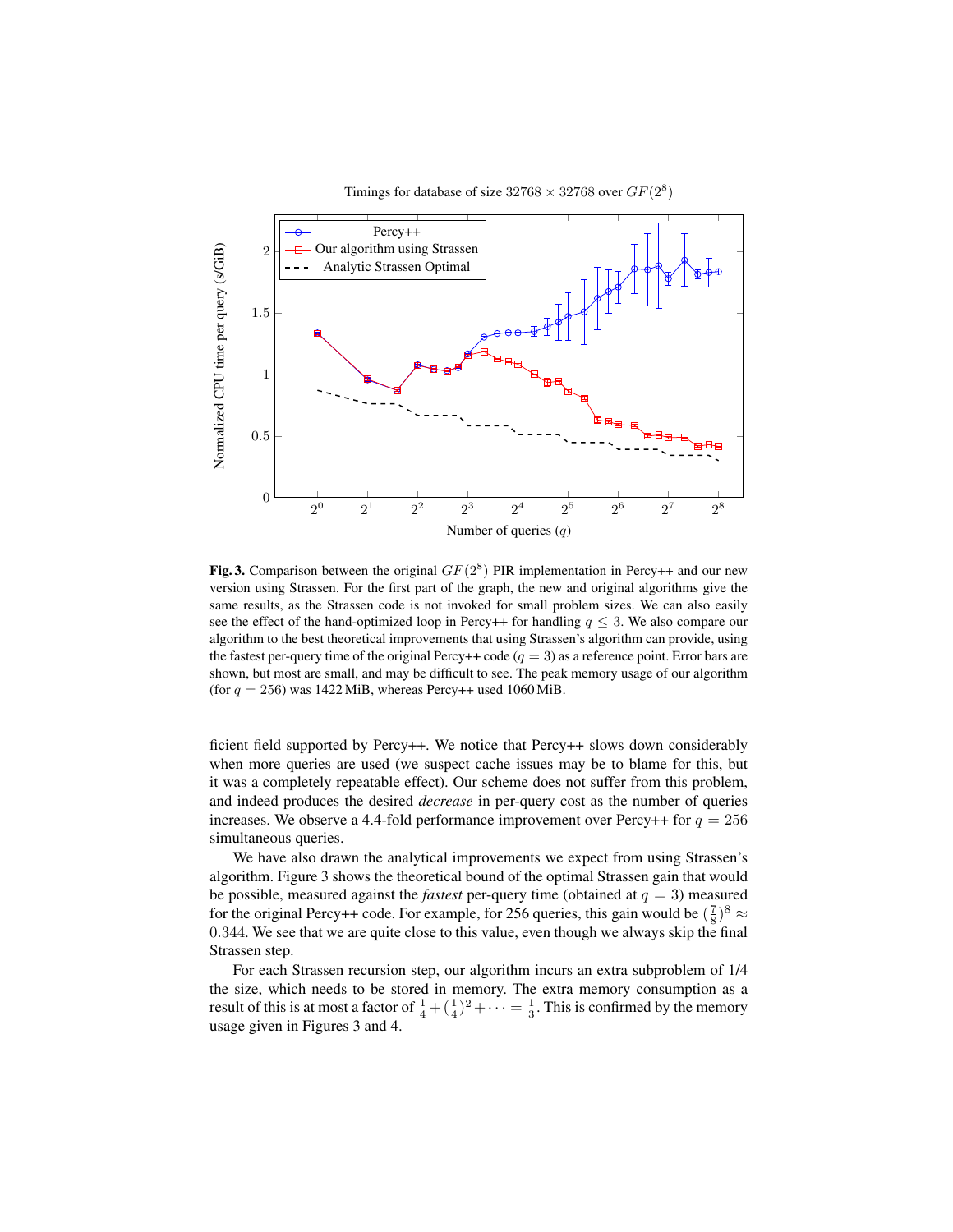

Fig. 4. We repeat the experiment of Figure 3, but with a 4 GiB database consisting of 65536 65536-byte records. The peak memory usage of our algorithm (for  $q = 256$ ) was 5556 MiB, whereas Percy++ used 4148 MiB.

Certificate Transparency. Figure 4 shows performance measures for a 4 GiB database, a size that nicely matches up with a log server's database of inclusions proofs. Again we see that using Strassen's algorithm gives a significant performance gain over just using single queries.

While batching queries results in a significantly lower processing time per query, the latency does increase. However, this is not a problem for auditing proofs of inclusion, as they are performed asynchronously. In particular, the goal is to detect misbehaving log servers, and not to protect users against falsely issued certificates directly. Some latency is therefore acceptable.

If a lower latency is required, the algorithm can easily be parallelized. Each of the seven Strassen subproblems is completely independent from the others, and creating these and recombining the result is very cheap. While we did not implement parallelization, we expect the overhead of doing so to be extremely small.

# 6 Conclusions

In this paper we showed how we can significantly speed up PIR queries if we allow the server to batch queries, and answer them simultaneously. Such an idea was proposed earlier in the setting of batch codes, but that proposal required coordination among the clients, which is not desirable in the PIR setting.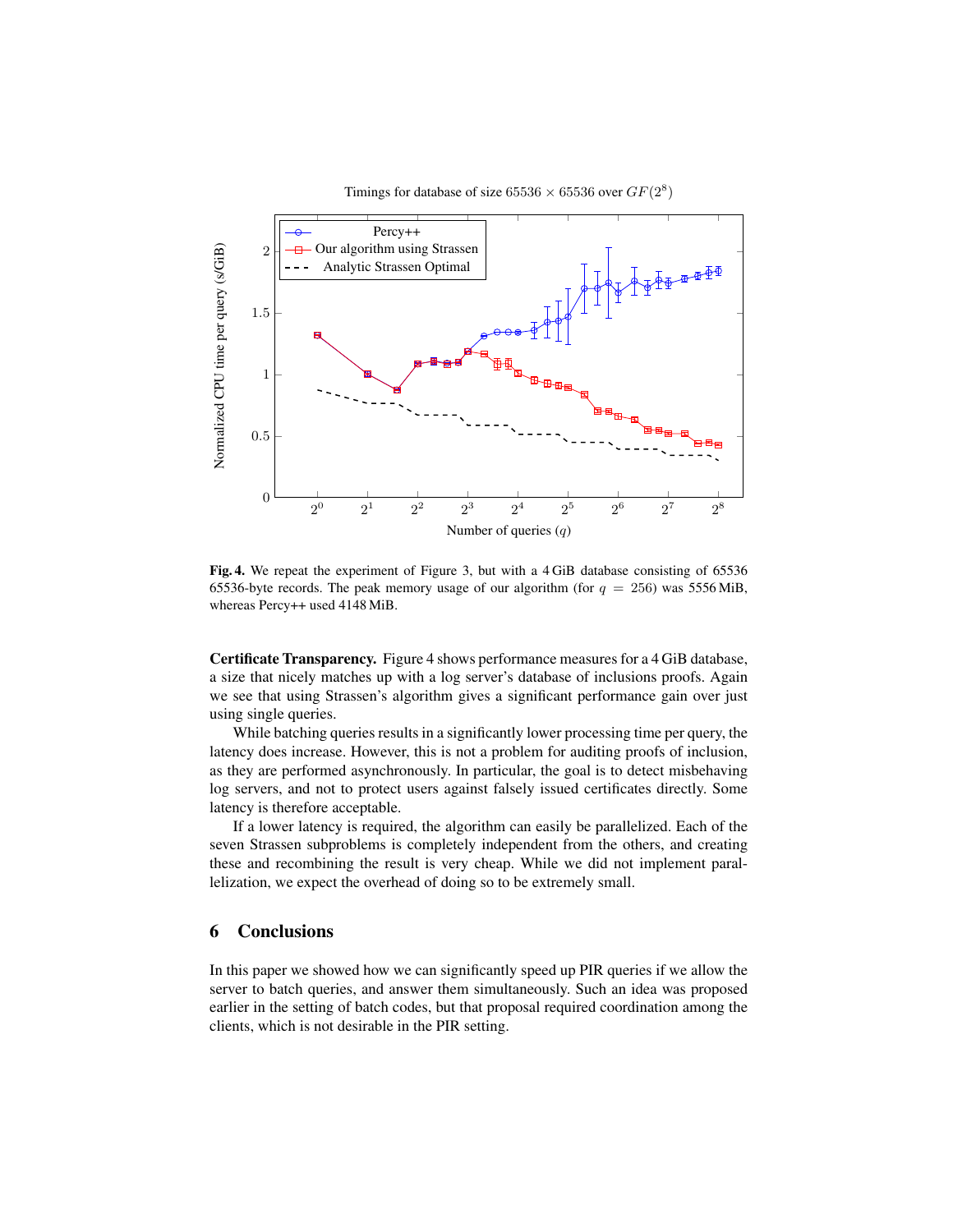We analyzed batch codes in the setting of Goldberg's PIR scheme and have shown that essentially they provide a fast method for doing matrix multiplication under specific constraints on the matrices. However, since multi-client PIR in Goldberg's scheme is essentially a matrix multiplication, we can use our method to obtain sublinear scaling in the number of queries *without* requiring the queries to have been created by a single client or cooperating clients.

We described how multi-client PIR can be used to make certificate transparency more privacy friendly. We implemented Strassen's algorithm as part of Percy++ and have shown that we indeed manage to get a significant speedup when batching multiclient queries. While further system-level optimizations to Percy++ (which is already heavily optimized) might conceivably give comparable speedups in absolute terms, these will almost surely be a constant factor, whereas our algorithmic improvements *increase* with the number of simultaneous queries. Furthermore, any such system-level optimizations are likely to be able to be combined with our algorithmic improvements to yield compounded benefits.

Our implementation is open source and has been incorporated into the 1.0 release of Percy++ [11].

Acknowledgements. We thank the anonymous reviewers for their helpful feedback. This research is supported by the Natural Sciences and Engineering Research Council of Canada (NSERC) and by the research program Sentinels as project 'Revocable Privacy' (10532). Wouter Lueks is a member of the Privacy and Identity Lab (PI.lab). Sentinels is being financed by Technology Foundation STW, the Netherlands Organization for Scientific Research (NWO), and the Dutch Ministry of Economic Affairs. The PI.lab is funded by SIDN.nl (http://www.sidn.nl). This work benefitted from the use of the CrySP RIPPLE Facility at the University of Waterloo.

### References

- 1. Aguilar Melchor, C., Gaborit, P.: A Lattice-Based Computationally-Efficient Private Information Retrieval Protocol. In: Western European Workshop on Research in Cryptology (2007)
- 2. Beimel, A., Stahl, Y.: Robust Information-Theoretic Private Information Retrieval. Journal of Cryptology 20(3), 295–321 (2007)
- 3. Chor, B., Goldreich, O., Kushilevitz, E., Sudan, M.: Private Information Retrieval. In: 36th Annual IEEE Symposium on Foundations of Computer Science. pp. 41–50 (1995)
- 4. Chor, B., Gilboa, N., Naor, M.: Private Information Retrieval by Keywords. Technical Report TR CS0917, Department of Computer Science, Technion, Israel (1997)
- 5. Coppersmith, D., Winograd, S.: Matrix Multiplication via Arithmetic Progressions. Journal of Symbolic Computation 9(3), 251–280 (1990)
- 6. Devet, C., Goldberg, I.: The Best of Both Worlds: Combining Information-Theoretic and Computational PIR for Communication Efficiency. In: 14th Privacy Enhancing Technologies Symposium. pp. 63–82 (2014)
- 7. Devet, C., Goldberg, I., Heninger, N.: Optimally Robust Private Information Retrieval. In: 21st USENIX Security Symposium (2012)
- 8. Fox-IT BV: Black Tulip: Report of the investigation into the DigiNotar Certificate Authority breach (Aug 2012)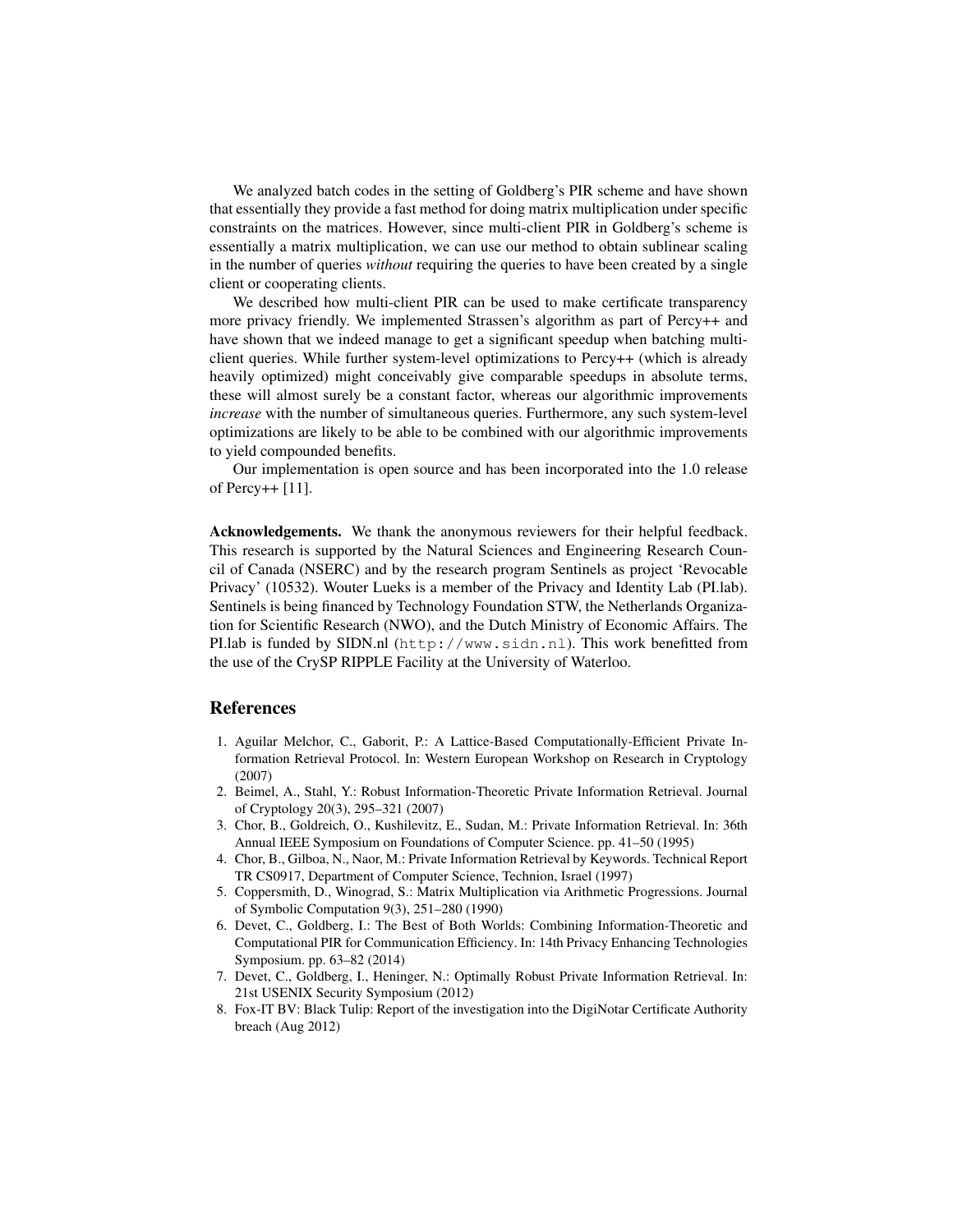- 9. Goldberg, I.: Improving the Robustness of Private Information Retrieval. In: 28th IEEE Symposium on Security and Privacy. pp. 131–148 (2007)
- 10. Goldberg, I., Devet, C., Hendry, P., Henry, R.: Percy++ project on SourceForge. http: //percy.sourceforge.net (2013), version 0.9.0. Accessed Sept. 2014
- 11. Goldberg, I., Devet, C., Lueks, W., Yang, A., Hendry, P., Henry, R.: Percy++ project on SourceForge. http://percy.sourceforge.net/ (2014), version 1.0. Accessed Nov. 2014
- 12. Henry, R., Huang, Y., Goldberg, I.: One (Block) Size Fits All: PIR and SPIR with Variable-Length Records via Multi-Block Queries. In: 20th Annual Network and Distributed System Security Symposium (2013)
- 13. Ishai, Y., Kushilevitz, E., Ostrovsky, R., Sahai, A.: Batch Codes and Their Applications. In: 36th ACM Symposium on Theory of Computing. pp. 262–271 (2004)
- 14. Kushilevitz, E., Ostrovsky, R.: Replication Is Not Needed: Single Database, Computationally-Private Information Retrieval. In: 38th Annual IEEE Symposium on Foundations of Computer Science. pp. 364–373 (1997)
- 15. Laurie, B., Langley, A., Kasper, E.: Certificate Transparency. RFC 6962 (Experimental) (Jun 2013), http://www.ietf.org/rfc/rfc6962.txt
- 16. Olumofin, F., Goldberg, I.: Privacy-preserving Queries over Relational Databases. In: 10th International Privacy Enhancing Technologies Symposium. pp. 75–92 (2010)
- 17. Olumofin, F., Goldberg, I.: Revisiting the Computational Practicality of Private Information Retrieval. In: 15th International Conference on Financial Cryptography and Data Security. pp. 158–172 (2011)
- 18. Olumofin, F., Tysowski, P.K., Goldberg, I., Hengartner, U.: Achieving Efficient Query Privacy for Location Based Services. In: 10th Privacy Enhancing Technologies Symposium. pp. 93–110 (2010)
- 19. Shamir, A.: How to share a secret. Communications of the ACM 22(11), 612–613 (1979)
- 20. Sion, R., Carbunar, B.: On the Computational Practicality of Private Information Retrieval. In: 14th Network and Distributed Systems Security Symposium (2007)
- 21. Strassen, V.: Gaussian elimination is not optimal. Numerische Mathematik 13(4), 354–356 (1969)

# A Strassen's algorithm

Strassen's algorithm is best explained by looking at matrix multiplication from a blockmatrix perspective. For simplicity, assume that all matrices have size  $n \times n$  where n is even. If

$$
\mathbf{Q} = \begin{pmatrix} \mathbf{Q}_{11} & \mathbf{Q}_{12} \\ \mathbf{Q}_{21} & \mathbf{Q}_{22} \end{pmatrix} \quad \text{and} \quad \mathbf{D} = \begin{pmatrix} \mathbf{D}_{11} & \mathbf{D}_{12} \\ \mathbf{D}_{21} & \mathbf{D}_{22} \end{pmatrix},
$$

then the matrix product  $\mathbf{R} = \mathbf{Q} \cdot \mathbf{D}$  is given by

$$
\mathbf{R} = \begin{pmatrix} \mathbf{R}_{11} \ \mathbf{R}_{12} \\ \mathbf{R}_{21} \ \mathbf{R}_{22} \end{pmatrix},
$$